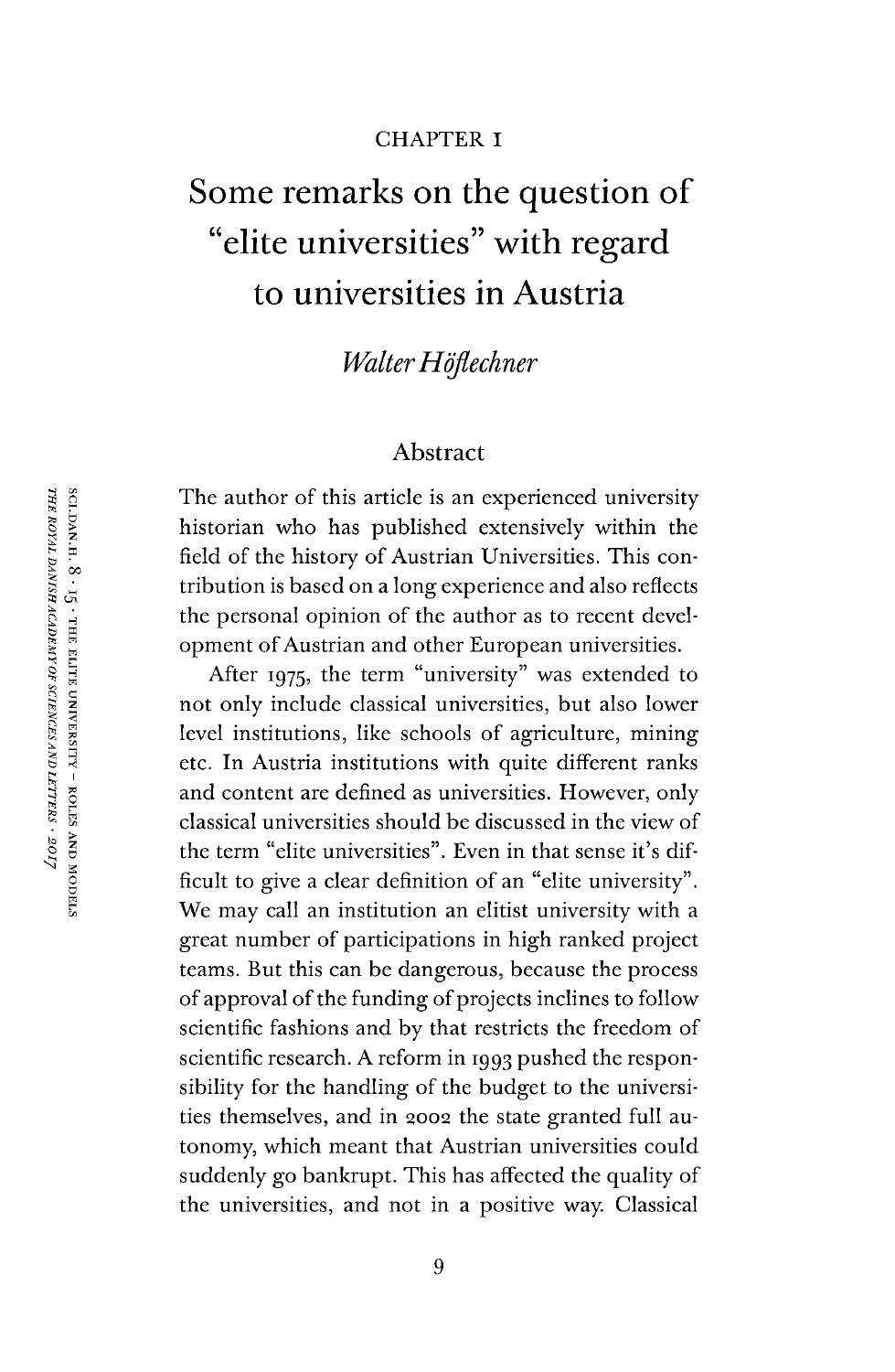universities of Austria have therefore lost some of their former dominance and the term "elite university in Austria" can therefore be difficult to define.

Keywords: Elite universities, Rankings of universities, Classical universities, Project, Vienna, Reforms of 1993.

# Main question

How to define "elite university"? I do not know - we all know the problems of the various world-wide rankings of universities and similar institutions. Besides these difficulties the term "elite university" is ambiguous: "elite human resources for the university" or "university for elite" or "university with elitist performance"? And the following explanations may show, how difficult it is, to give any answer to this question for Austria.

# How to define "university" in Austria?

Before 1975 the term "university" without exception meant the classical university with four faculties dedicated to scientific teaching and research. Then, in 1975 the polytechnics and other specialized academic institutions, like veterinary medicine, agriculture, mining and so on, were entitled "university"; in 1998/99 the same happened to the "Kunsthochschulen"<sup>[1](#page-1-0)</sup>, and at the beginning of this century even lower level institutions call themselves "universities for applied sciences"<sup>2</sup> and aim for the right of awarding academic degrees

<span id="page-1-0"></span><sup>1.</sup> They developed from the Musikschulen (music schools) <sup>&</sup>gt; Konservatorium <sup>&</sup>gt; Musikakademie <sup>&</sup>gt; Musikhochschulen <sup>&</sup>gt; Universität für Musik (and similar for fine arts, performing arts etc.).

<sup>2.</sup> This resulted from the old problem of the translating the German term "Hochschule" into English, when the literal translation of "Hochschule" is "highschool", what means another type of institution than the German "Hochschule"; this is a fact, which had been the reason for the changings in 1975. But meanwhile another type of institution had been installed, the so called "Fach-Hochschule", which is dedicated to the education in special applied fields like mechanics, electronics, economy etc. and originally is ranked below the old "Hochschule", which in 1975 has been entitled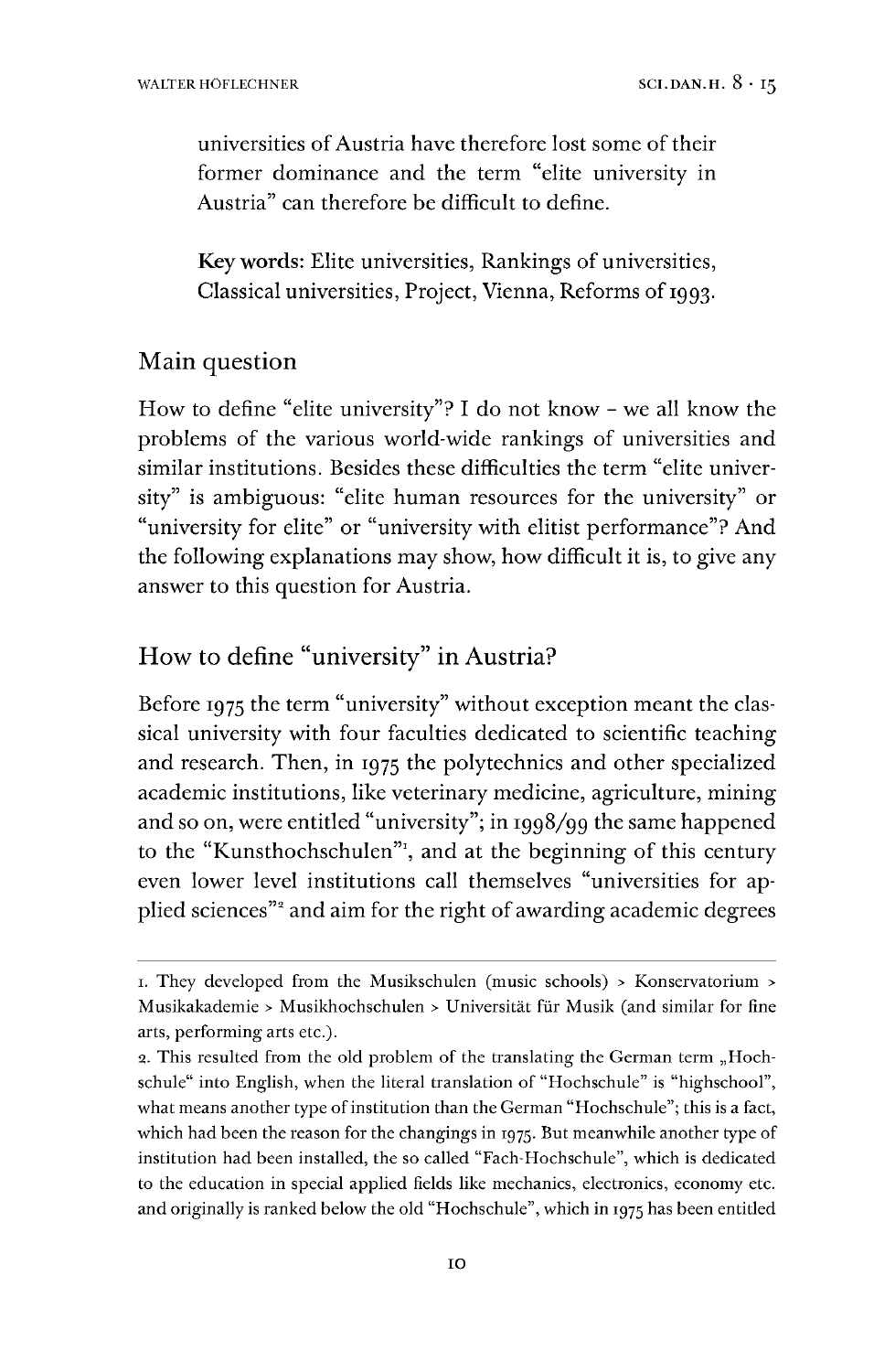

FIGURE I: A picture of the main building of the University of Vienna (front view), finished in 1884 (central administration and faculties of theology, law and philosophy). Universität Wien /Foto: Franz Pflügl.

as the master and the doctorate, as also meanwhile since 2000 private universities (in different fields of science, medicine and arts or simply for tourism and "international management") do. So today in Austria the word "university" is used inflationary, excessively for a lot of institutions quite different in rank and content: There exist three old "classical" universities (Vienna, Graz and Innsbruck) and additionally four universities founded between 1962 and 1994 with different structures resp. contents (Salzburg, Linz, Klagenfurt and Krems); in 2004 the former medical schools of the old universities were installed as separate universities. Beside these units exist universities developed out of former institutions in the rank of a *polytechnicum,* six universities for different arts and <sup>12</sup> private universities; in summa there are 34 institutions called "university". A similar development happened in other German-speaking countries and it

<sup>&</sup>quot;university". The new "Fach-Hochschule" in English figures as "University of applied sciences"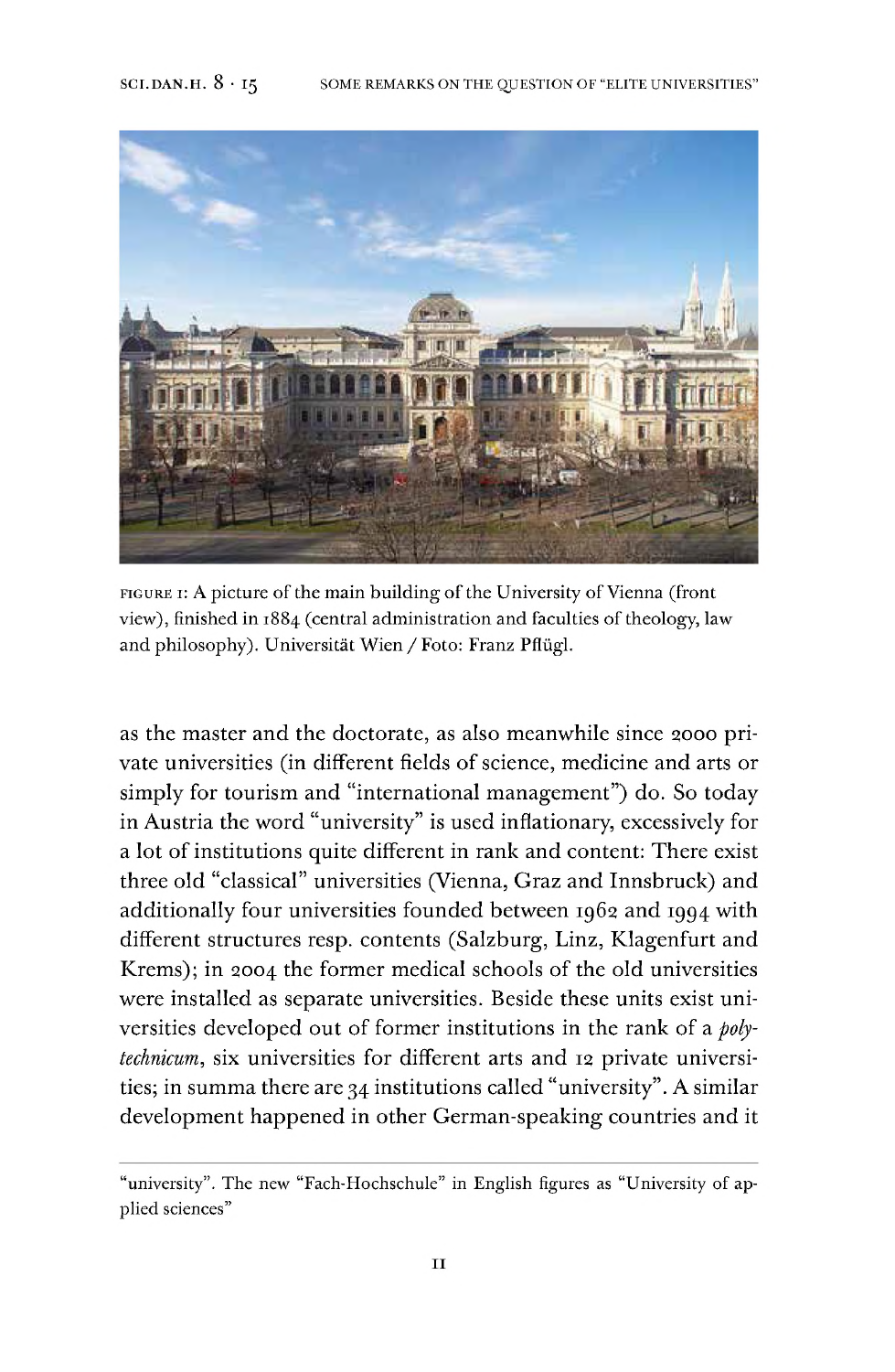is significant and understandable that a few, very high ranked institutions refused to be entitled as universities, like the Rheinisch-Westfälische Technische Hochschule in Aachen and the Eidgenössische Technische Hochschule in Zürich, they are proud of their old and famous status and not participating in inflationary tendencies (even when they were called "university" in English).

## How to define "elite university"?

Such different institutions as listed up above may not be compared at all. So in view of "elite universities" we should speak only about the classical universities, which since the 17th and 18th century were not so much considered as a "universitas magistrorum et scholarium", as it was the case in the late Middle Ages, but as institutions representing the whole of science in the sense of a system of knowledge on the highest possible level of thinking about logics, human beings and nature, as Kant has defined science as a logical consistent system, which Popper emphasized as a never ending asymptotic process running in always higher levels of specialization in all fields.

And even in this sense it is very difficult to give a clear definition - firstly under the aspect that the "Hochschulen" in German-speaking countries as well as e.g. the MIT (Massachusetts Institute of Technology) or the CalTech (California Institute of Technology) set up schools of humanities; by this they came closer to the classical universities and were accounted inside of their ranking, and secondly under the aspect of the immense specialization inside the classical universities since the middle of the 20<sup>th</sup> century, because this fact, in concern of the funding of the permanent increasing systems, seems to enforce the idea, that even the classical universities finally would have to concentrate on special fields inside the whole of science and by that give up the ideal of representing the whole of the system of (pure) sciences. But, under the influence of the revolution in scientific communication by means of the internet etc. this seems not to be the case: specialization now happens in the way of free communities and in project-communities funded by national and international sources - so new virtual institutions arise, exactly tailored on the specific subject defined as a "project". This is the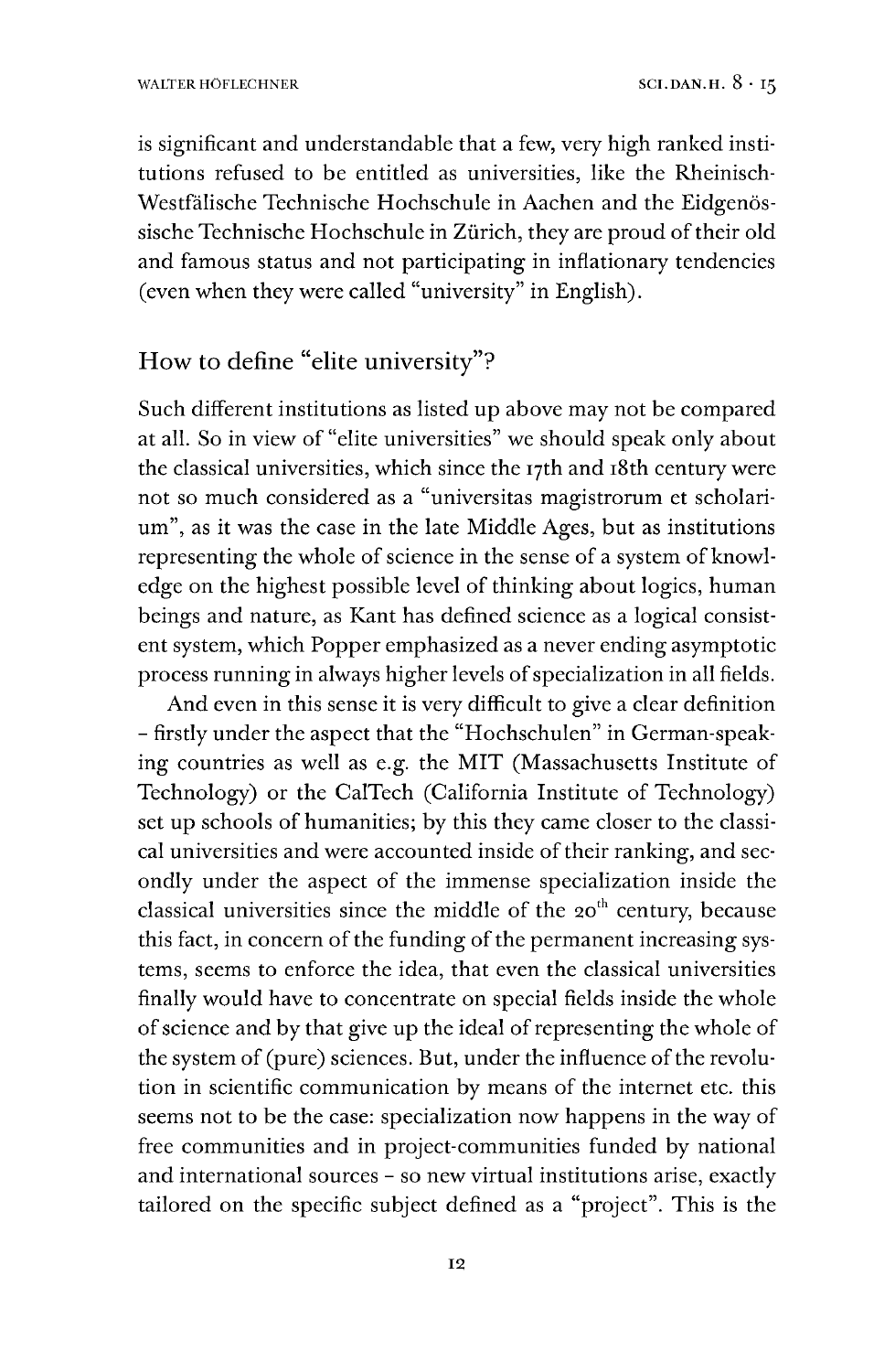new organizational instrument of elite forming and is substituting the single universities in elitist research; and this also has its impact on scientific teaching - so in some way we may differ between basic teaching in classical scientific fields and higher ranked special teaching in context of research.

Under such aspects the question "elite university" is more difficult than ever before. We may call an institution an elitist university with a great number of participations in high ranked project teams. But this is dangerous, when the process of approval of the funding of projects inclines to follow scientific fashions and by that restricts the freedom of scientific research. So even under that aspect we may differ between free, non-project-oriented research with third-part-funding (done in a conventional way at a university<sup>[3](#page-4-0)</sup>) and suprauniversitarian project-organized research.

# A short outline of the development of the legal situation in Austria

The main periods in the universities legal situation were 1365 -1752/73 Universities in Habsburg countries were run by the Societas Jesu 1753/1773 - 1848 absolutely state-controlled and centralised system in enlightened absolutism, dominance of utilitarism, some excellence in clinical medicine Since 1848 universities in Habsburg countries became institutions of scientific teaching and research work.

Up to 1848 Austrian universities were not obliged to be active in research - they only had to teach for clericals, clerks and teachers in the secondary school level. The revolution in 1848 caused real and profound reforms, which historians normally connect with the minister Leo Graf Thun-Hohenstein, but he came in this position in summer 1849, when very important decisions already had been made in the time before under the dominant influence of Thuns former

<span id="page-4-0"></span><sup>3.</sup>It is to be respected, that a researcher may not be interested in a lot of administrative work, when he tries to do his job in quiet intensive work - but performance records do not measure such activities, but only a resulting publication; by that intensive work of years might figure as a simple number in a statistic analysis of activities.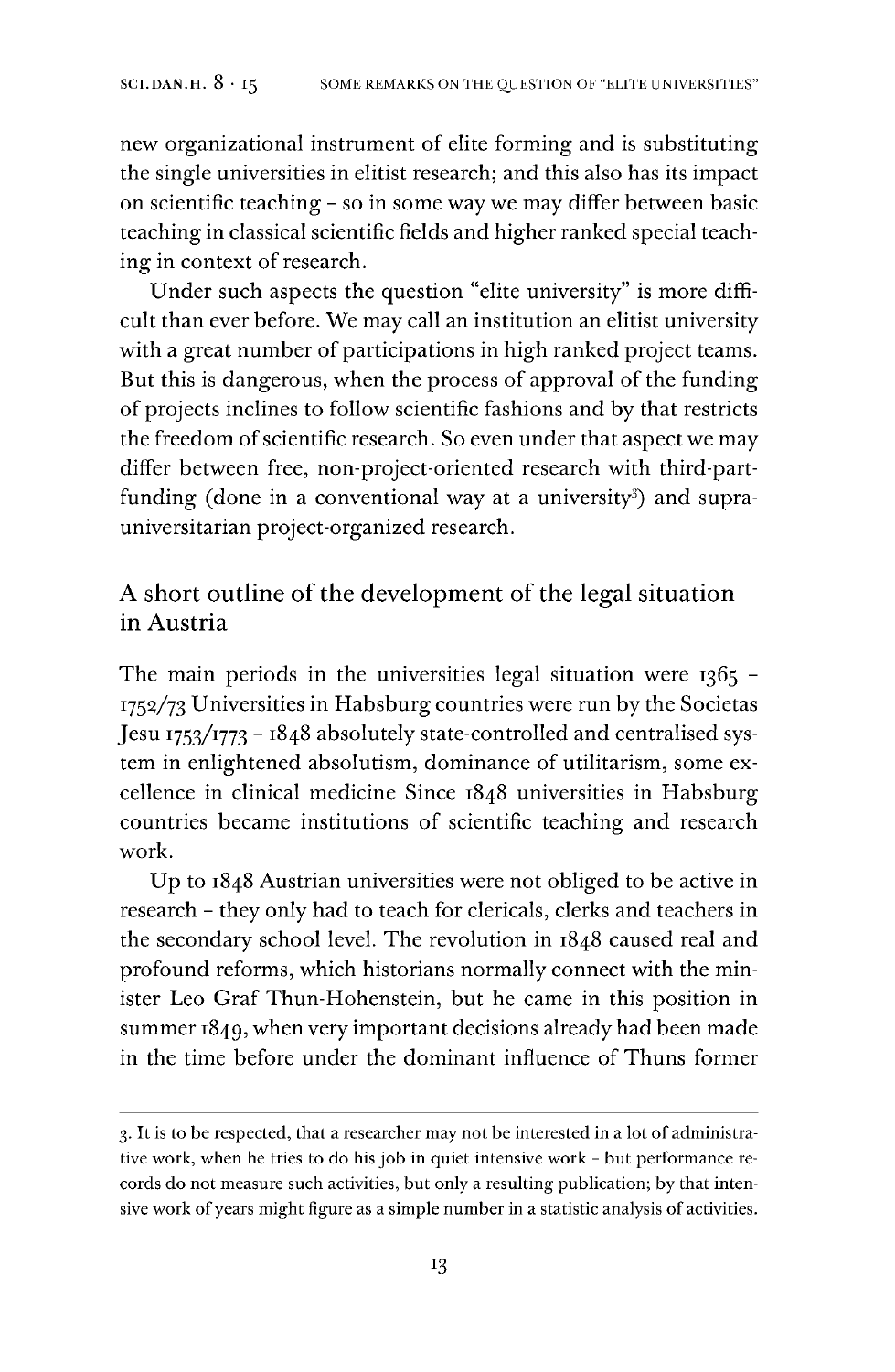

FIGURE 2: A picture of the inner courtyard of the building in  $n r i$  in present days standing; under the arcades are many monuments of famous scientists.

mentor in Prague, the philosopher Franz S. Exner; but Thuns main merits were, that he followed the intentions of Exner even after Exner's death and that he prohibited the re-confessionalization of the universities by the way of the concordat in 1855. So the years 1848/49 were the real beginning of modern universities in Austria.

From 1848 until 1993/99 in Austria we have universities in a modern sense quite similar to the German model, but still with a centralised state's administration in a strict hierarchy of universities: as in the emperor's residence the university of Vienna was the first rank university at the top of the other universities, which had the equal rights, but in minor levels concerning the equipment and the funding in every sense. A reform in  $1922^4$  $1922^4$  did not cause so much effective changes in organization, but in a political way, when uni-

<span id="page-5-0"></span><sup>4.</sup> "Bundesgesetz vom 20.Juli 1922, womit das Gesetz vom 27. April 1873 [...] betreffend die Organisation der Universitätsbehörden abgeändert und ergänzt wird" - ... law changing the law concerning the organization of university administration from 1873..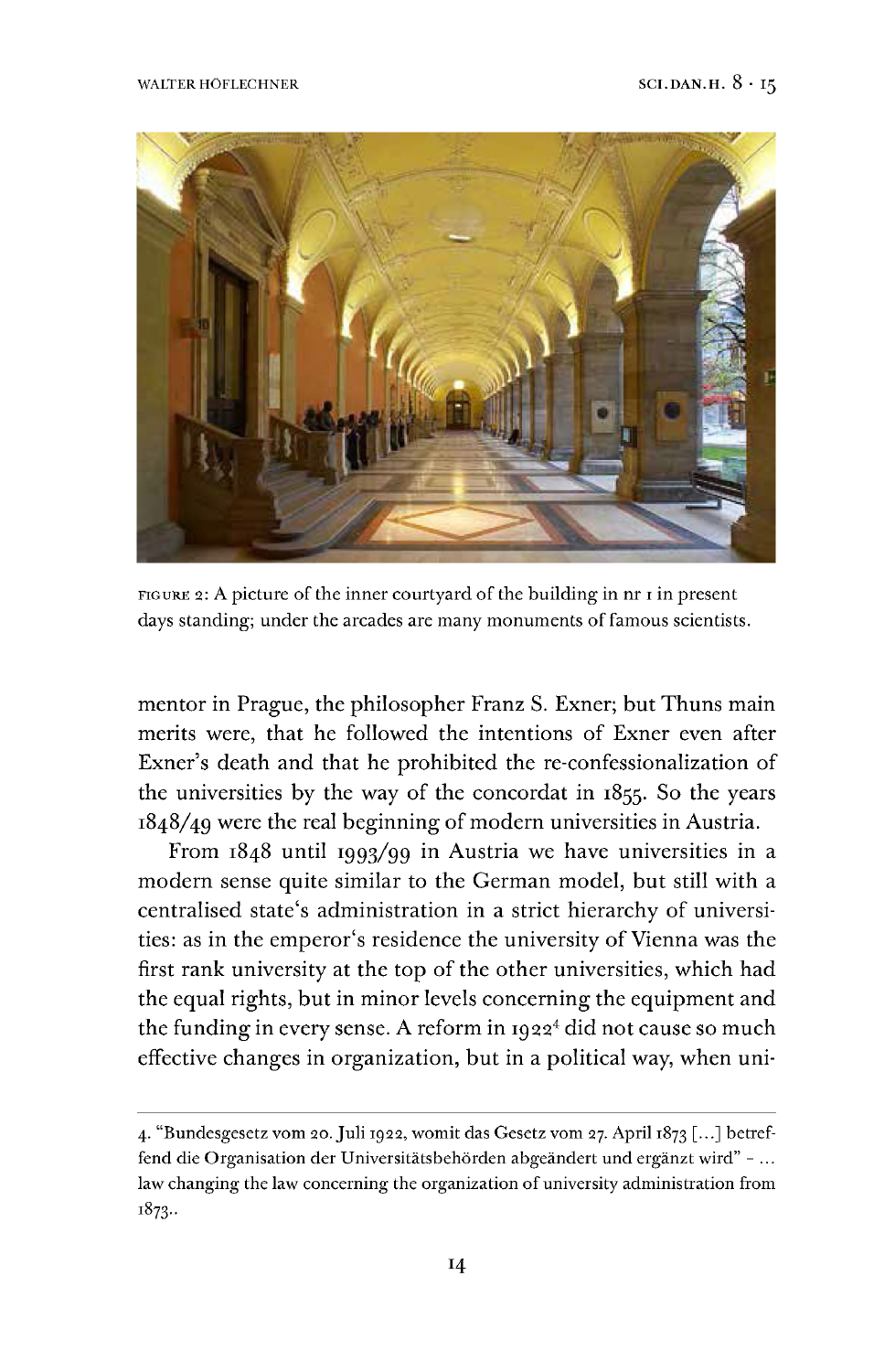versities were defined as "deutsche Forschungs- und Lehranstalten"[5](#page-6-0).

When we skip over the legal changes during the Austrian "Ständestaat" (1933/34-1938) and the nationalsocialist period  $(1938 - 1945)$ , the next step happened in 1975, which brought a structural reform under mainly social aspects, when it ended the conservative dominance of the professores ordinarii by giving a say in a lot of decisions to assistants, students and even non-academic staff. When it after years became evident, that this reform caused a lot of struggles, delays and dangerous awkwardness as also an immense increasing of the budget without the desired effects in quality, in 1993 the state capitulated and pushed the responsibility for the handling of the budget to the universities themselves: with the reforms of the years 1993/99 and then 2002 the state granted full autonomy - this was, what the universities had desired and demanded from 1848 on as an ideal erroneously attributed to the Middle Ages. The new laws from 1993<sup>[6](#page-6-1)</sup>, in Vienna and Graz not installed before 1999, and then the law from 2002[7](#page-6-2) brought a framework concerning some outlines of structure with rector, vice-rectors, senate and faculties under the control of an external board. The number, the content and structure of faculties were to be constituted by the universities themselves<sup>[8](#page-6-3)</sup>. Since then the universities get global five-year's-budgets on the basis of agreements between each university and the state's administration according to the performance of the university and its planning and, very important, also its third-party-funding. This brought the end of centralization, the universities are free to organize their studies (under the aspects of the Bologna system, which should be installed without higher expenses, as a zero-sumsystem), are free to open and to close chairs, but at the same time became a subject of a high degree of commercialization: the univer-

<span id="page-6-0"></span><sup>5.</sup> In the laws before there was no definition of university given - because ist was not considered necessary.

<span id="page-6-2"></span><span id="page-6-1"></span><sup>6.</sup> Bundesgesetz über die Organisation der Universitäten (UOG 1993, resp. "Universitäts-Organisationsgesetz 1993") ... laws concerning the organization of universities 7. Universitätsgesetz 2002. This law installed the former Medizinische Fakultäten in Wien, Graz and Innsbruck as independent Medizinische Universitäten.

<span id="page-6-3"></span><sup>8.</sup> So there exist universities with 18 faculties and others with 7 etc.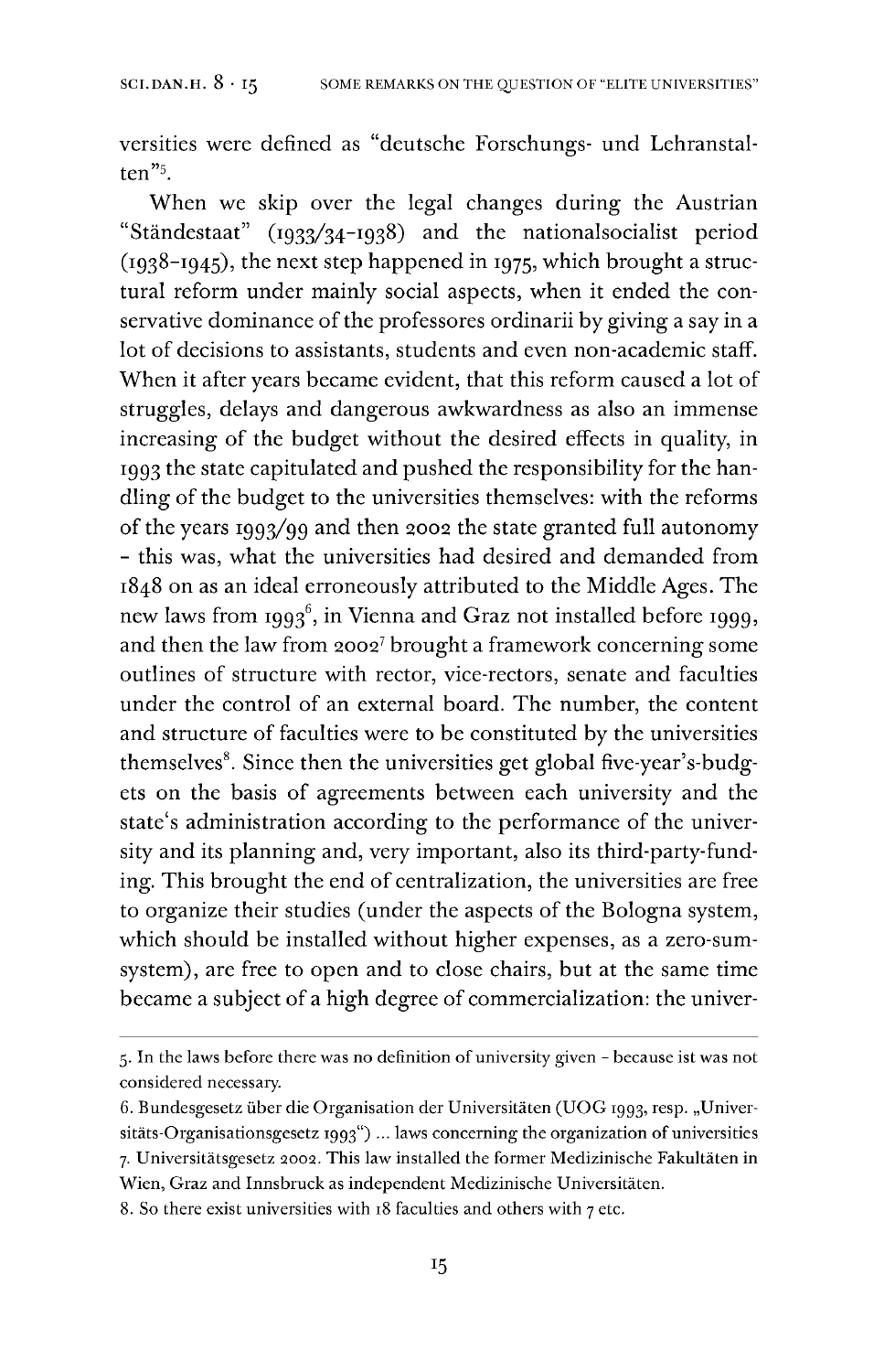sities have to act in accordance with the rules of the Austrian Code ofCommerce and can go bankrupt. Therefore since 1999 professors are not appointed by the president of State; now they are mere employees of the university on the basis of a treaty with the rector, and very often for limited time (in some cases only 2, very often 5 years, others unlimited) - so many of them will not really identify with the university, but will look and try to qualify for a better unlimited engagement at another university. On the other hand there still exists a large staff of assistants with unlimited agreements with rather fine salaries from the period before 2002 (sometimes higher than the salaries of new professors).

But in one crucial point the Austrian universities are not free even notin the period since 2002: they have no permission to choose resp. select their students under the aspect of quality as the lower ranked "universities of applied sciences" can do; the consequence is: at the one side the number of students increased immensely during the last decades, whereas at the other side the level of erudition ofthe graduates at the secondary school level is going down - so we have a mass of students, who are not able to read and understand a demanding text<sup>[9](#page-7-0)</sup>. Only in a few fields like medicine and some discipline, which need labs, the number of students is controlled by entrance examinations, which has been caused by the fact, that Austria gets a lot of students, who failed the entrance examinations at German universities". Fact is now, that Austria today in relation to the number of its inhabitants has more than twice the percentage of

<span id="page-7-0"></span><sup>9.</sup> In 2016 it was officially published, that  $73$  % of the pupils of the Austrian elementary schools suffer from a serious lack of commanding writing and reading their German mother tongue; and there is still a high percentage of student graduates from the gymnasium, enrolling at the universities, who suffer from such problems, as everyone knows who is holding oral or written exams. This can easily be documented.

<sup>10.</sup> 30 to more than 50 % of the candidates of entrance examinations in medicine are students from Germany. This is the consequence of a law of the European Union, that foreigners from the EU have to be treated equal to Austrians; as long as the Austrian government refuses to introduce tuition fees for Austrians, students from Germany or elsewhere in the EU have not to pay any tuition fee in Austria.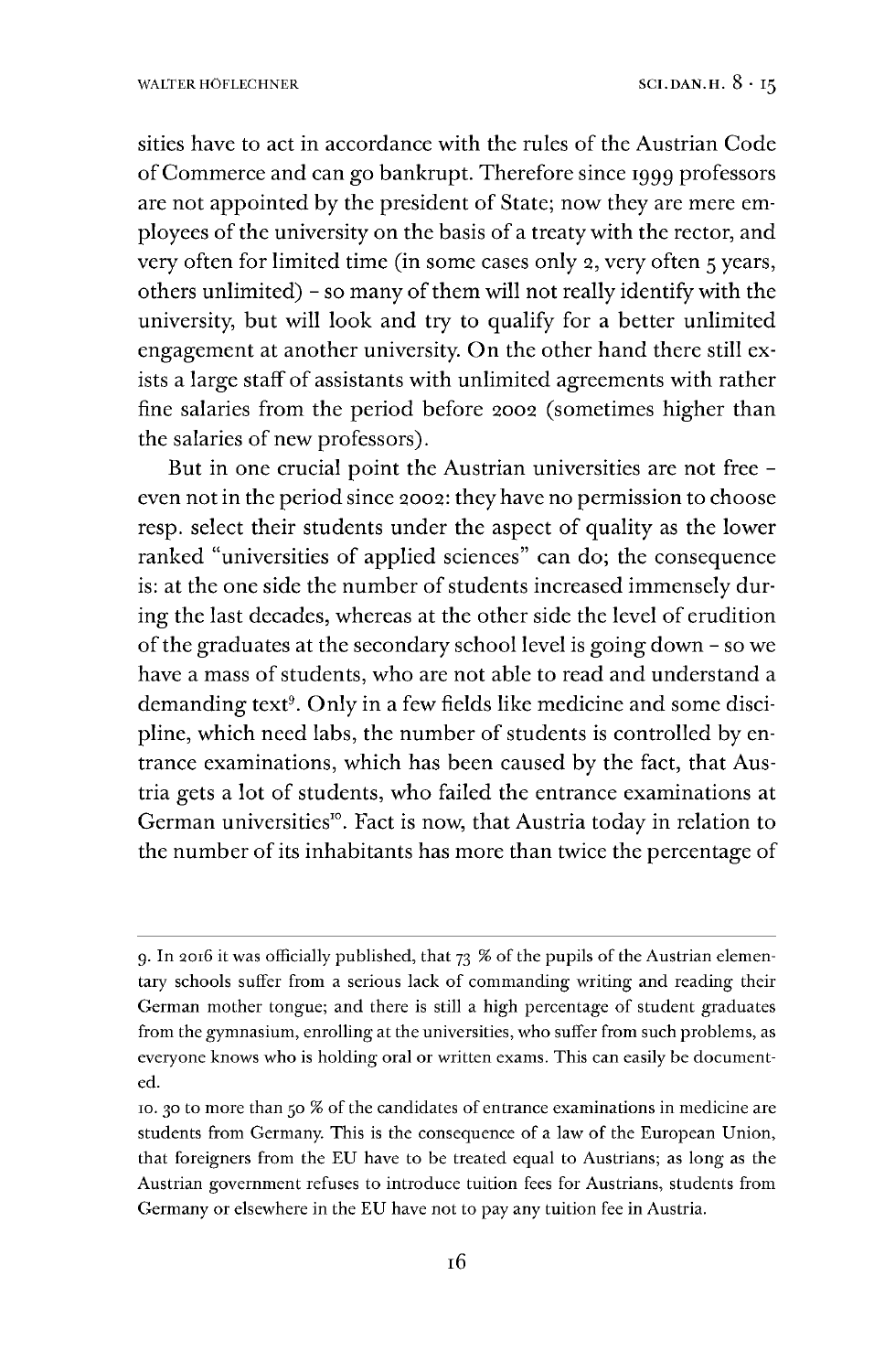students enrolled at universities than it is the case in Bavaria<sup>n</sup>. This is bad enough, but on top of that there exist organizations in some universities, which stipulate that the budget of a curriculum is to be determined by the number of students passing exams, what causes that the number of non-passing students in exams are to be avoided on behalf of saving the budget (and therefore the non-passing goes to zero). All that means a waste of the money, which would be necessary for excellent students.

And there are other problems too: in a higher degree than before the reforms of 1993 and 2002 the quality of Austrian universities depends on the experience and knowledge of the whole system of science and of an university of only a small number of decision makers, specialized certainly in their own specific field but without solid knowledge concerning the development of science at all. The second part of decision making process before the reforms got lost by the reforms: the often maligned experienced officers of the ministry, comparing the universities, looking for balance of the different fields of science, in some way familiar with the history of the development. The rectorates in fact together with a compliant senate are omnipotent, the boards often are ineffective and, if not, primarily interested in the economical standing of the university and without

<span id="page-8-0"></span>II. The Advisory Board for Research and Technology at the end of 2015 has presented his "Ratsempfehlung [...] zur Finanzierung von Universitäten und öffentlicher Forschung und Entwicklung in Österreich im Bundesfinanzrahmen 2017 bis 2020, Kapitel Wissenschaft und Forschung" - recommendations to the Austrian Government concerning the funding of universities and scientific research in the years 2017-2020. This advice lead to an increase of funding, which is based by statistic arguments: there are 350.000 students in Austria (13,1 % of them in "Fachhochschulen" = FHS), 234.000 in Switzerland (38,4 % in FHS) and 360.000 in Bavaria (33,9 % in FHS); this means that in Austria the number of students at universities in relation to the inhabitants approximately is twice as high as the numbers in Switzerland and Bavaria; Austria spends 3,8 Mrd  $\epsilon$  for the universities (12.619 per student), Switzerland 7,2 Mrd  $\epsilon$  (50.152) and Bavaria 6,3 Mrd  $\epsilon$  (26.051). The very simple conclusion of the board is to raise the budget for the universities in Austria, not to lower the number of students by the way of quality controls (which would unmask the statistics of unemployment, in which graduated people are not unemployed, when they work as taxi-drivers.)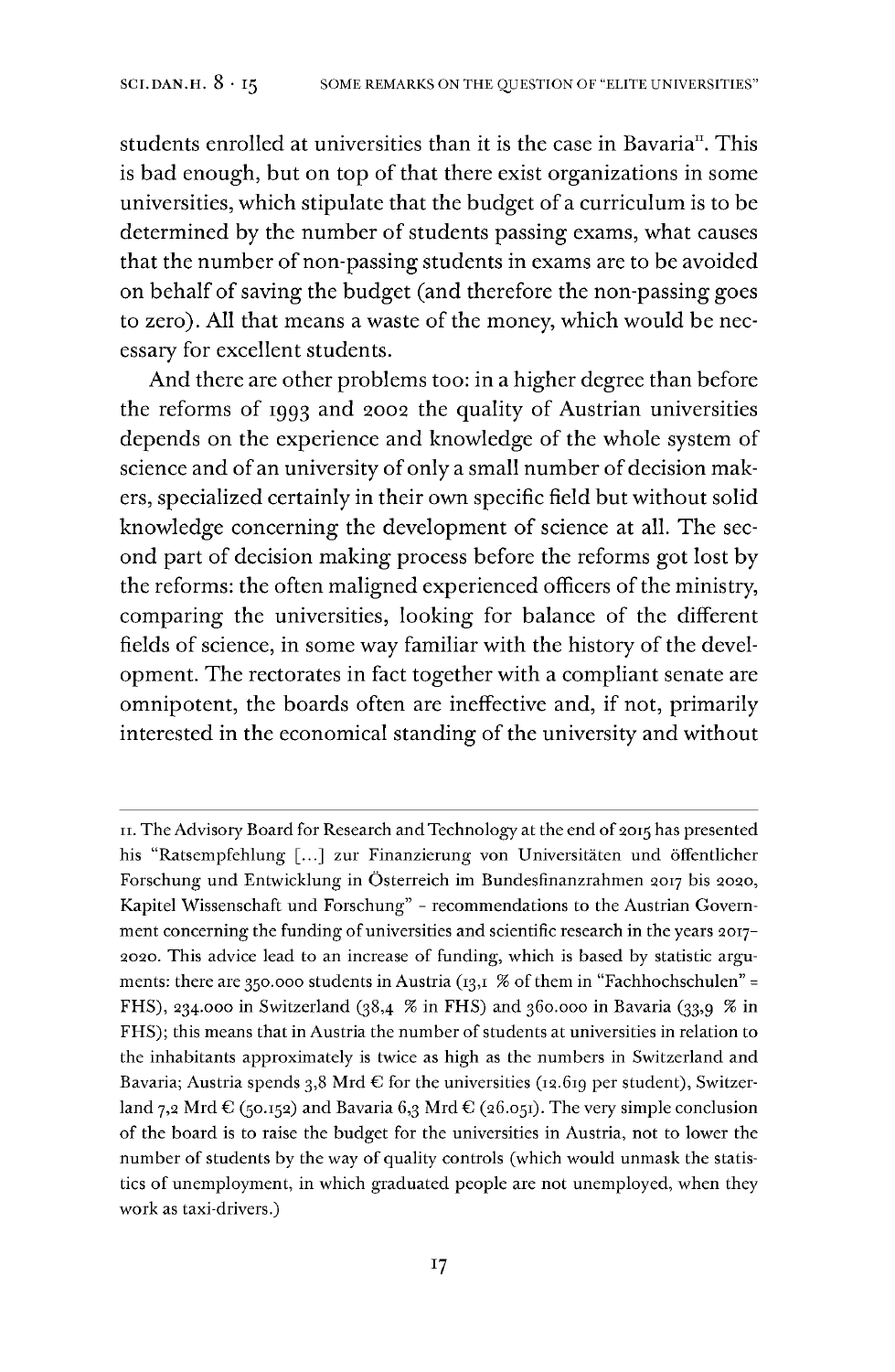sufficient specific knowledge<sup>12</sup>. So, in the system there is a lack of experience and, as it is in political life, a lot of work is done under the aspect of re-election for another period. If there does not exist a culture of information and free discussion, it is an absolutistic system as in the  $18<sup>th</sup>$  century style or in some periods in the 20<sup>th</sup> century.

There is also, as mentioned before, a lack of corporate identity, which could work as an instrument of discussion and, in some way, as a quality assurance. The situation on behalf of identification in Austria never has been comparable with the US-American universities, when in Austria universities always exclusively have been funded by the state; donors, who supported science, gave their money to the Academy of Science in Vienna (or to fine arts), not to the universities. As shown above the lack of identification inside the universities increased since 2002. The enormous dimension of specialization and the incredible increasing of today's communication inside the specific scientific communities are working against local institutional identification and the connections inside the universities become less important than the global network in the specific field of research interest. It seems that the universities become resolved in favor of communities of research subjects, of organizations beyond universities as shown above.

#### A look to the past

When in Austria there was a pyramidal structure with Vienna at the top and the other universities in different ranks below, the "elite university" always had to be Vienna. But the reality after 1848 was, that under the influence of the emphatic young scientists from Germany appointed to chairs of Austrian Universities in 1848 and also of eager and well-educated students coming from the also reformed Austrian gymnasium in short time the whole system of Austrian universities got a new quality<sup>33</sup> and within two, three decades many

<sup>12.</sup> It is an interesting fact, that the law provides, that the members of the boards have to fix the amount of their own salaries as members of the board...

<span id="page-9-0"></span><sup>13.</sup> It is not the place here, to explain the important preparing effect of the pre-March-era, which was an important stimulus.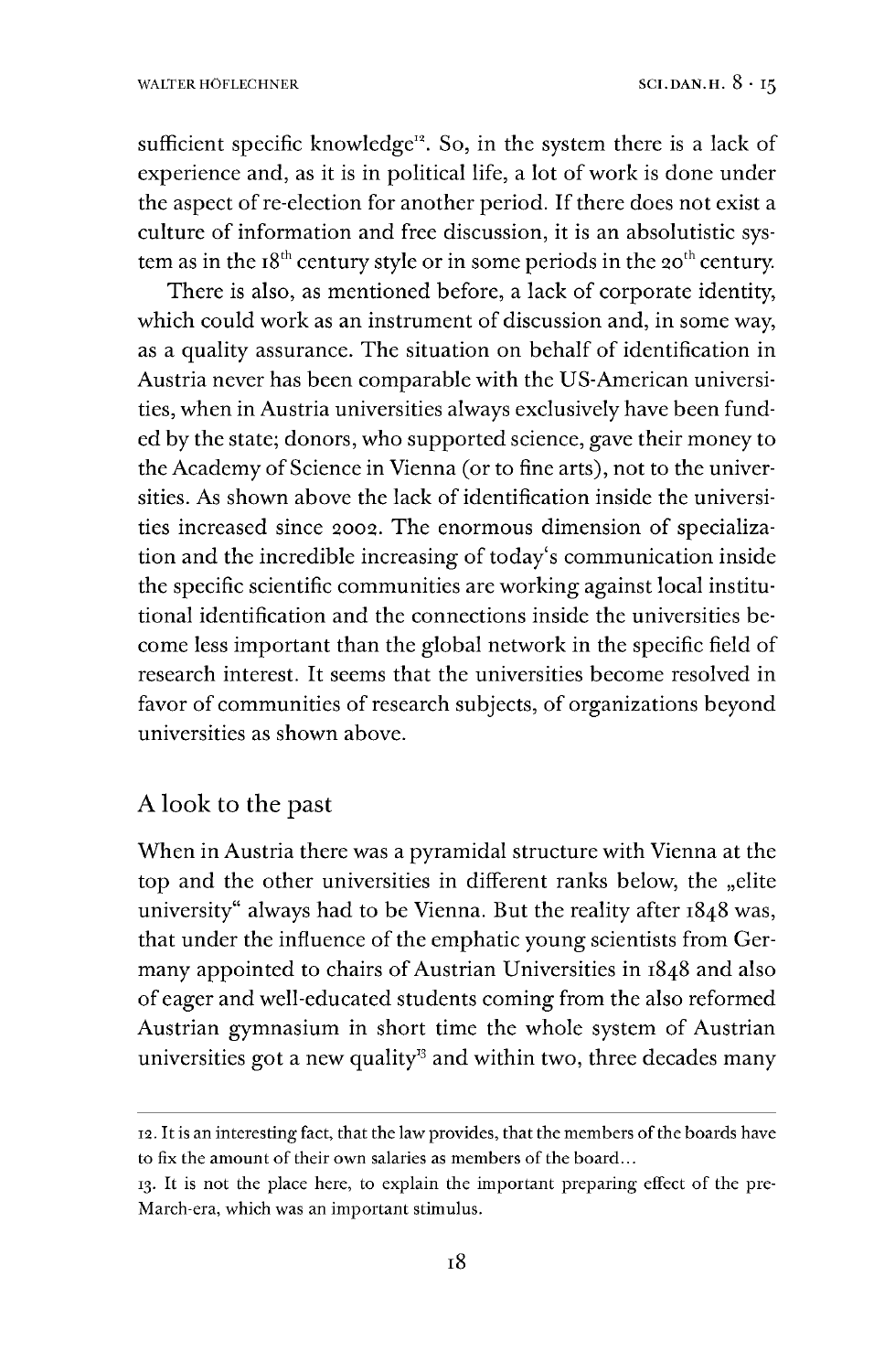

FIGURE 3: The campus of the Karl-Franzens-University Graz - the picture dates from ca. i960 and shows the campus as it has been set up in the time between 1870 and 1905 in its original status: the eldest building (anatomy and physiology) can be seen in the middle directly in front in a small park), then physics (1876, in front left side) and chemistry (1879, at the right side) between the main building (1895); in the background at left the building for theoretical medicine disciplines and at right the building for natural sciences (inside the faculty of philosophy). The buildings for physics and for chemistry at the time of the their construction were worldwide famous - physics partially was built without iron in behalf of special experiments, first professor working there was Ludwig Boltzmann. - Today this campus is still the nucleus of the enlarged university. The clinics of both universities were and are outside; in Graz a new large hospital area with a lot of buildings was opened in 1912. Archive of the Karl-Franzens-University of Graz.

disciplines reached eye level to those of at German universities. This happened mainly, but not only in the core sciences (e.g. Ludwig Boltzmann)

### The future?

In some way the present development in Austria remembers to the situation in the years after 1848, when outside the university of Vienna, but in personal connection with corresponding institutes at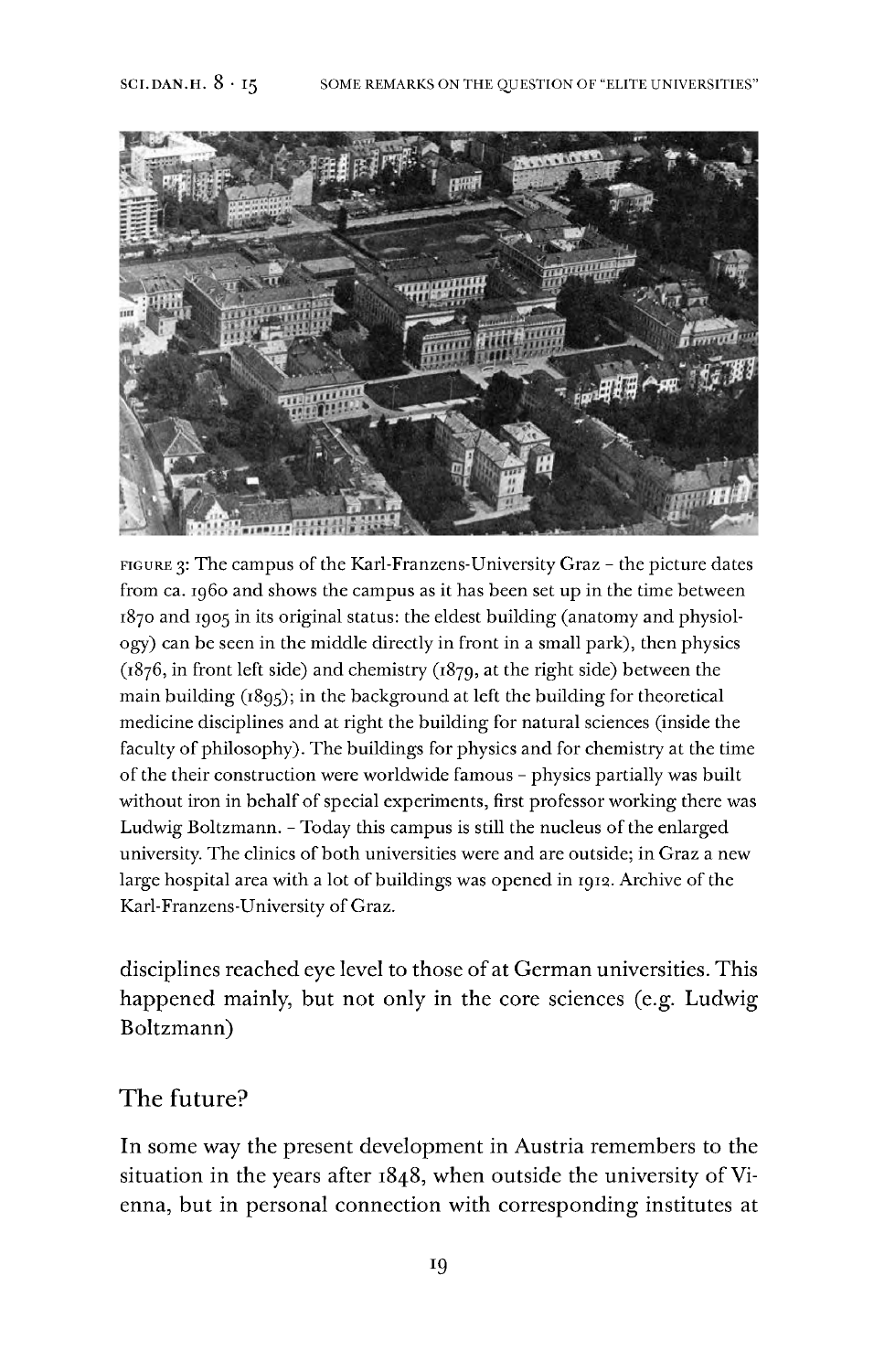the university, special institutions and schools were founded - in physics, history, meteorology, geology - which quickly developed to important scientific centers $44}$  and achieved high scientific impor-tance and then by the time passed away<sup>[15](#page-11-1)</sup>. In the late 1990ies and specially after 2002 institutions have been created as so called centers of excellence above the level of universities and also "universities for applied sciences" in a lower level, but with much better con-ditions than the universities<sup>[16](#page-11-2)</sup>; the first ones as institutions of high level research in higher ranked addition to the classical universities, the seconds as centers of applied sciences research and work in addition to the technical universities. So changes are going on and the classical universities in some way seem to lose their former dominant role; but even when it seems that in such a process of transformation the universities will be overarched in some fields by new higher ranked and specially in research more qualified institutions, it is to be expected that these structures by means of the factor of teaching (when students of the normally at the university enrolled

<span id="page-11-0"></span>14. These institutions originally were not scientifically oriented but installed for practical applications (meteorology and geology) or simply as "schools" for the education of high qualified teachers in the reformed gymnasia (physics and Austrian history); they very soon changed into effective research institutions in core sciences and even in humanities - e.g. the Central Institute for Geology in  $1849$ , for Meteorology in 1851, as "schools" the Physikalische Institut 1849-1890 (Stefan, Mach, Boltzmann etc.; continued 1910 by the famous Radium Institute inside the Academy of Science) and the Institut für österreichische Geschichtsforschung (1854-2016), both in legal terms outside, but in terms of teaching in some way situated inside the University of Vienna. These institutions proved very effective for the scientific progress on an excellent international level at the end of the 19th century and up to 1938. So the high excellency given in that time, was not so much an excellency of the University of Vienna itself, but of a cluster of external scientific institutions in personnel connection with the University and of their output in human resources also for the other Austrian universities.

<span id="page-11-2"></span>16. They can decide on the number and the qualification of students and have rather high budgets.

<span id="page-11-1"></span><sup>15.</sup> Therefore the high excellence given in that time, was not so much an excellency of and at the University of Vienna itself, but by a cluster of external scientific institutions in personnel connection with the university. In consequence they had a significant impact on all the universities in Austria not only in their special disciplines by means of their personnel output, but also as a rolemodel.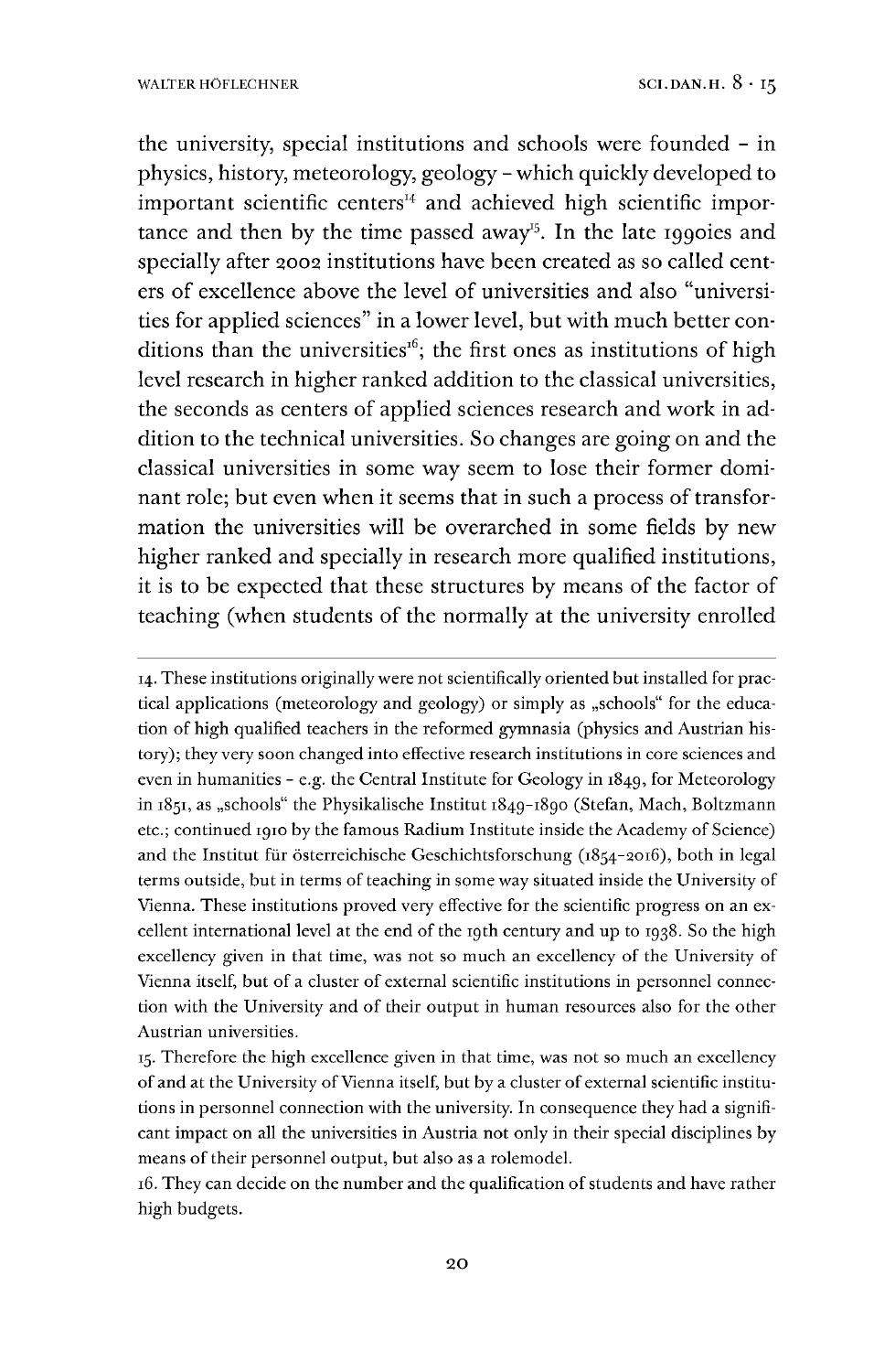students will accepted as participants in the lectures at the special institutions) later on will be incorporated in universities, while other external structures will be created and so on. This in practice will result in a basic system of scientific teaching and research at the one side and on the other side of alternately temporary elements of excellence in specific fields of research and teaching.

In the situation we just outlined we can see a quite similar situation as in 1848, but a main different and very important factor in accordance with "elitist universities in Austria" today we have not yet mentioned: we are missing the enormous catalyzing enthusiasm of that revolutionary period around 1848 - on the contrary in the last decades under the pressure of specialization and in connection with the modern electronic devices we have lost a lot of basic knowledge and of education in general as the necessary fundament of specialization, which was so significant even for the natural scientists in the 19th and 20th century<sup>[17](#page-12-0)</sup>. In general we miss some eagerness and punch in activities, in the sense of self-discipline, there is a kind of idleness, in some way indifference<sup>[18](#page-12-1)</sup>.

But, maybe, that this all are only wrong impressions of an old man dreaming about an ideal picture of the university and the past...

### Bibliography

Der Plan einer Akademie der technischen Wissenschaften in Wien. Zum Prozeß der Emanzipierung der Technik in Österreich zu Beginn des 20. Jahrhunderts, in: *Mitteilungen des Österreichischen GesellschaftfürGeschichte der Naturwissenschaften* 3/2-3 (1983) 57-667-

Die Baumeister des künftigen Glücks. Fragment einer neueren Geschichte

<span id="page-12-0"></span><sup>17.</sup> One of the most important German newspapers in the last months has published a series of articles concerning the lack of erudition of students in Germany, e.g. http://www.welt.de/politik/deutschland/article154187o52/Die-erschreckenden-Bildungsdefizite-junger-Deutscher.html.

<span id="page-12-1"></span><sup>18.</sup> Young people, unemployed, because having lost their job, answer to the question, why they lost the job: I do not like to get up in the morning. When companies are looking for apprentices, they find that they may work with  $5\%$ ;  $95\%$  are to be categorized as unable. Certainly, these are not students, but it gives an impression of the current situation. At the universities there are scarcely activities on Saturday, only few on Monday morning or on Friday afternoon.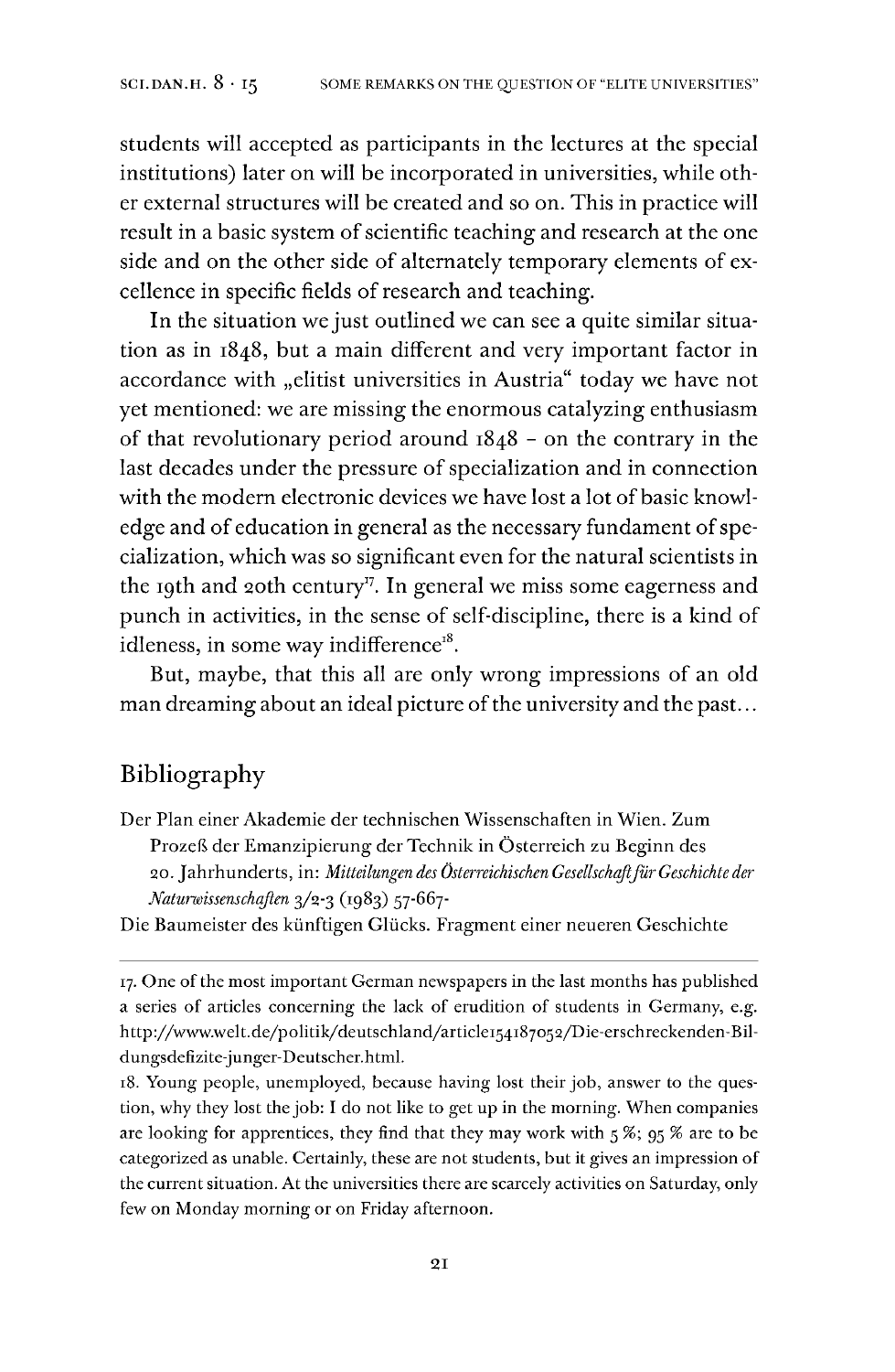des österreichischen Hochschulwesens vom Ausgang des 19. Jahrhunderts bis in das Jahr 1938, Graz 1988, pp. 901.

Zum Einfluss des deutschen Hochschulwesens aufÖsterreich in den Jahren 1875-1914. In: Bernhard vom Brocke (Hg.): *Wissenschaftsgeschichte und Wissenschaftspolitik im Industriezeitalter.* Das "System Althoff" in historischer Perspektive, Hildesheim 1991 (= Geschichte von Bildung und Wissenschaft. Reihe B: Sammelwerke 5. Veröffentlichungen der Forschungsstelle für Universitäts- und Wissenschaftsgeschichte an der Philipps-Universität Marburg), pp. 155-183.

Die österreichische Rektorenkonferenz 1911-1938,1945-1969, Wien 1993, pp. 453-

- Austrian Universities and the Anschluss. In: W.E. Wright (Hg.): Austria, 1938-1988. Anschluss and Fifty Years. Riverside 1995, pp. 119-133.
- Bemerkungen zur Differenzierung des Fächerkanons und zur Stellung der philosophischen Fakultäten im Übergang vom 18. auf das 19. Jahrhundert. Professor Hermann Wiesflecker zum 85. Geburtstag. In: Rainer Ch. Schwinges (Hg.): Artisten und Philosophen. Wissenschafts- und Wirkungsgeschichte einer Fakultät vom 13. bis zum 19. Jahrhundert, Basel 1999 <sup>=</sup> (Artisten und Philosophen. Wissenschafts- und Wirkungsgeschichte einer Fakultät vom 13. bis zum 19. Jahrhundert, Basel 1999 (=Veröffentlichung der Gesellschaft für Universitäts- und Wissenschaftsgeschichte 1) pp. 297-317.
- Österreich: eine verspätete Wissenschaftsnation? In: Karl Acham (Hg.), Geschichte der österreichischen Humanwissenschaften Bd 1: Historischer Kontext, wissenschaftssoziologische Befunde und methodologische Voraussetzungen, Wien 1999, pp. 93-114.
- Die Auswirkungen politischer und kultureller Veränderungen auf Forschungsorientierung und Wissenschaftsorganisation. In: Karl Acham (Hg.): Geschichte der österreichischen Humanwissenschaften Bd 1: Historischer Kontext, wissenschaftssoziologische Befunde und methodologische Voraussetzungen. Wien 1999, pp. 149-214.
- Apppendix: Zum System Wissenschaft und seinen institutionellen Komponenten in Österreich bis zum Zweiten Weltkrieg. In: Karl Acham (Hg.): Geschichte der österreichischen Humanwissenschaften Bd 6: Philosophie und Religion 1: Erleben, Wissen, Erkennen, Wien 2004, pp. 481-544.
- Wissenschaftsorganisation und Wissenschaftspolitik im Kaiserreich Österreich. In: Archiv der Max-Planck-Gesellschaft und Bernhard vom Brocke (Hg.): Wissenschaftsorganisation und Wissenschaftspolitik um 1900 im Deutschen Reich und im internationalen Vergleich aus Anlaß des 100. Todestages von Friedrich Althoff (19.2.1839 - 20.10.1908), Berlin 200?, ?-?. (Wissenschaftshistorisches Kolloquium Wissenschaftsorganisation